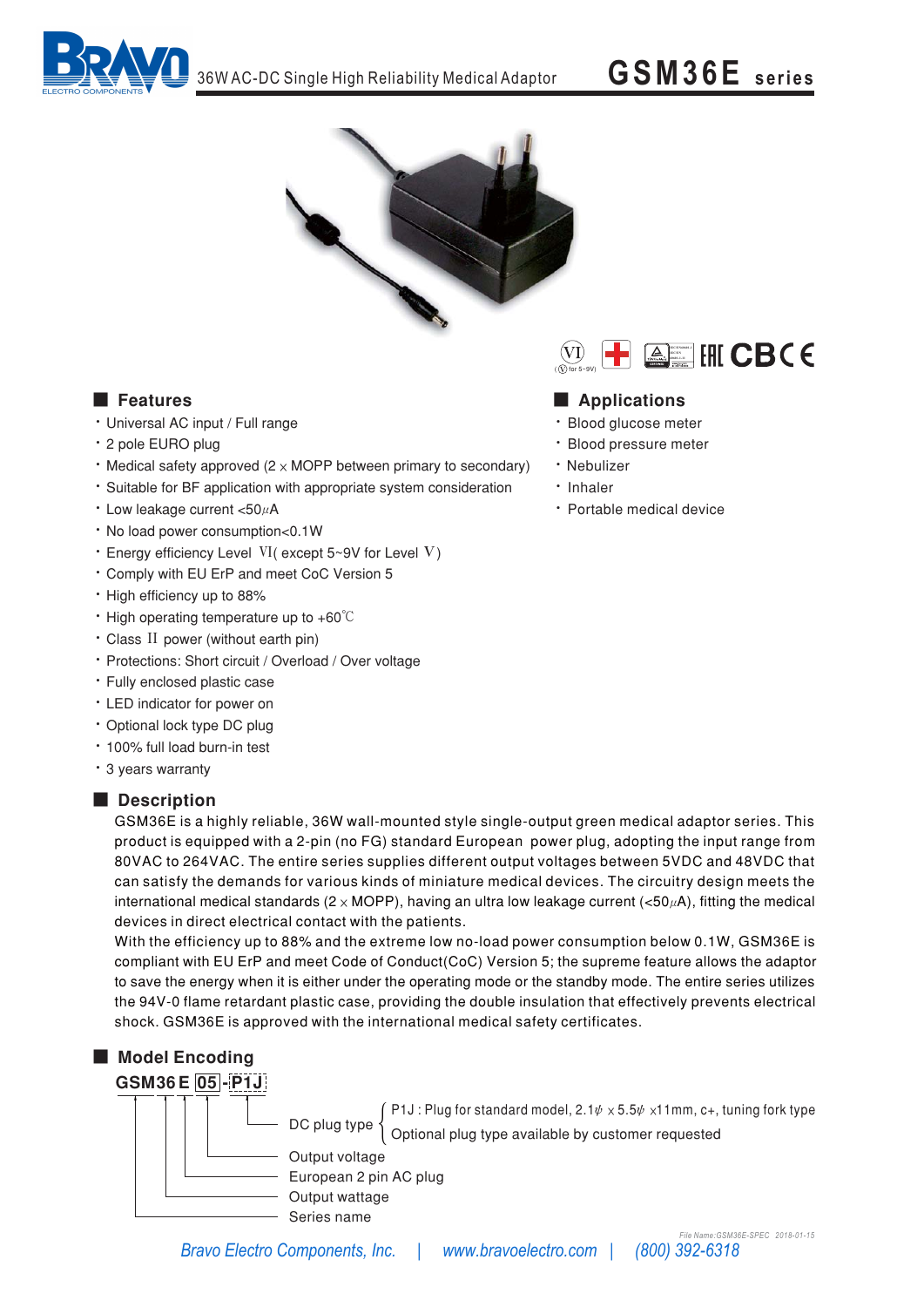

# 36W AC-DC High Reliability Medical Adaptor **GSM36E series**

| ORDER NO.                                      |                                                                                                                                                                                                                                                                                                                                                                                                                                                                                                                                                                                                                                                                                                                                                                                                                                                                                                                                                                                                                                                 | GSM36E05-P1J                                                                                                     | GSM36E07-P1J                  | GSM36E09-P1J                                                   | GSM36E12-P1J      | GSM36E15-P1J                                | GSM36E18-P1J |                | GSM36E24-P1J GSM36E48-P1J |
|------------------------------------------------|-------------------------------------------------------------------------------------------------------------------------------------------------------------------------------------------------------------------------------------------------------------------------------------------------------------------------------------------------------------------------------------------------------------------------------------------------------------------------------------------------------------------------------------------------------------------------------------------------------------------------------------------------------------------------------------------------------------------------------------------------------------------------------------------------------------------------------------------------------------------------------------------------------------------------------------------------------------------------------------------------------------------------------------------------|------------------------------------------------------------------------------------------------------------------|-------------------------------|----------------------------------------------------------------|-------------------|---------------------------------------------|--------------|----------------|---------------------------|
|                                                | <b>SAFETY MODEL NO.</b>                                                                                                                                                                                                                                                                                                                                                                                                                                                                                                                                                                                                                                                                                                                                                                                                                                                                                                                                                                                                                         | GSM36E05                                                                                                         | GSM36E07                      | GSM36E09                                                       | GSM36E12          | GSM36E15                                    | GSM36E18     | GSM36E24       | GSM36E48                  |
| <b>OUTPUT</b>                                  | <b>DC VOLTAGE</b><br>Note.2                                                                                                                                                                                                                                                                                                                                                                                                                                                                                                                                                                                                                                                                                                                                                                                                                                                                                                                                                                                                                     | 5V                                                                                                               | 7.5V                          | 9V                                                             | 12V               | 15V                                         | <b>18V</b>   | <b>24V</b>     | 48V                       |
|                                                | <b>RATED CURRENT</b>                                                                                                                                                                                                                                                                                                                                                                                                                                                                                                                                                                                                                                                                                                                                                                                                                                                                                                                                                                                                                            | 4.5A                                                                                                             | 4.32A                         | 4A                                                             | 3A                | 2.4A                                        | 2A           | 1.5A           | 0.75A                     |
|                                                | <b>CURRENT RANGE</b>                                                                                                                                                                                                                                                                                                                                                                                                                                                                                                                                                                                                                                                                                                                                                                                                                                                                                                                                                                                                                            | $0 - 4.5A$                                                                                                       | $0 - 4.32A$                   | $0 - 4A$                                                       | $0 - 3A$          | $0 - 2.4A$                                  | $0 \sim 2A$  | $0 - 1.5A$     | $0 - 0.75A$               |
|                                                | <b>RATED POWER (max.)</b>                                                                                                                                                                                                                                                                                                                                                                                                                                                                                                                                                                                                                                                                                                                                                                                                                                                                                                                                                                                                                       | 22.5W                                                                                                            | 32.4W                         | <b>36W</b>                                                     | 36W               | 36W                                         | 36W          | 36W            | 36W                       |
|                                                | RIPPLE & NOISE (max.) Note.3                                                                                                                                                                                                                                                                                                                                                                                                                                                                                                                                                                                                                                                                                                                                                                                                                                                                                                                                                                                                                    | 80mVp-p                                                                                                          | 80mVp-p                       | 80mVp-p                                                        | 120mVp-p          | 120mVp-p                                    | 150mVp-p     | 180mVp-p       | 240mVp-p                  |
|                                                | <b>VOLTAGE TOLERANCE Note.4</b>                                                                                                                                                                                                                                                                                                                                                                                                                                                                                                                                                                                                                                                                                                                                                                                                                                                                                                                                                                                                                 | ± 6.0%                                                                                                           | ±5.0%                         | ±5.0%                                                          | ±3.0%             | ±3.0%                                       | ±3.0%        | ±2.0%          | ±2.0%                     |
|                                                | <b>LINE REGULATION</b><br>Note.5                                                                                                                                                                                                                                                                                                                                                                                                                                                                                                                                                                                                                                                                                                                                                                                                                                                                                                                                                                                                                | ±1.0%                                                                                                            | ±1.0%                         | ±1.0%                                                          | ±1.0%             | ±1.0%                                       | ±1.0%        | ±1.0%          | ±1.0%                     |
|                                                | <b>LOAD REGULATION</b>                                                                                                                                                                                                                                                                                                                                                                                                                                                                                                                                                                                                                                                                                                                                                                                                                                                                                                                                                                                                                          | ± 6.0%                                                                                                           | ±5.0%                         | ±5.0%                                                          | ±3.0%             | ±3.0%                                       | ±3.0%        | ±2.0%          | ±2.0%                     |
|                                                | <b>SETUP, RISE TIME</b>                                                                                                                                                                                                                                                                                                                                                                                                                                                                                                                                                                                                                                                                                                                                                                                                                                                                                                                                                                                                                         |                                                                                                                  |                               |                                                                |                   |                                             |              |                |                           |
|                                                | <b>HOLD UP TIME (Typ.)</b>                                                                                                                                                                                                                                                                                                                                                                                                                                                                                                                                                                                                                                                                                                                                                                                                                                                                                                                                                                                                                      | Note.6 500ms, 30ms / 230VAC<br>1000ms, 30ms / 115VAC at full load<br>16ms / 230VAC<br>16ms / 115VAC at full load |                               |                                                                |                   |                                             |              |                |                           |
|                                                | <b>VOLTAGE RANGE</b>                                                                                                                                                                                                                                                                                                                                                                                                                                                                                                                                                                                                                                                                                                                                                                                                                                                                                                                                                                                                                            | Note.7 $80 \sim 264$ VAC<br>$113 - 370$ VDC                                                                      |                               |                                                                |                   |                                             |              |                |                           |
| <b>INPUT</b>                                   | <b>FREQUENCY RANGE</b>                                                                                                                                                                                                                                                                                                                                                                                                                                                                                                                                                                                                                                                                                                                                                                                                                                                                                                                                                                                                                          | $47 \sim 63$ Hz                                                                                                  |                               |                                                                |                   |                                             |              |                |                           |
|                                                | <b>EFFICIENCY (Typ.)</b>                                                                                                                                                                                                                                                                                                                                                                                                                                                                                                                                                                                                                                                                                                                                                                                                                                                                                                                                                                                                                        | 80%                                                                                                              | 83%                           | 84%                                                            | 86%               | 87%                                         | 87%          | 87%            | 88%                       |
|                                                | <b>AC CURRENT (Typ.)</b>                                                                                                                                                                                                                                                                                                                                                                                                                                                                                                                                                                                                                                                                                                                                                                                                                                                                                                                                                                                                                        | 0.9A/115VAC                                                                                                      | 0.45A / 230VAC                |                                                                |                   |                                             |              |                |                           |
|                                                | <b>INRUSH CURRENT (Typ.)</b>                                                                                                                                                                                                                                                                                                                                                                                                                                                                                                                                                                                                                                                                                                                                                                                                                                                                                                                                                                                                                    | 55A/230VAC<br>30A/115VAC                                                                                         |                               |                                                                |                   |                                             |              |                |                           |
|                                                | <b>LEAKAGE CURRENT(max.)</b>                                                                                                                                                                                                                                                                                                                                                                                                                                                                                                                                                                                                                                                                                                                                                                                                                                                                                                                                                                                                                    | Touch current < 50uA/264VAC                                                                                      |                               |                                                                |                   |                                             |              |                |                           |
| <b>PROTECTION</b>                              | <b>OVERLOAD</b>                                                                                                                                                                                                                                                                                                                                                                                                                                                                                                                                                                                                                                                                                                                                                                                                                                                                                                                                                                                                                                 | $105 \sim 170\%$ rated output power                                                                              |                               |                                                                |                   |                                             |              |                |                           |
|                                                |                                                                                                                                                                                                                                                                                                                                                                                                                                                                                                                                                                                                                                                                                                                                                                                                                                                                                                                                                                                                                                                 | Protection type : Hiccup mode, recovers automatically after fault condition is removed                           |                               |                                                                |                   |                                             |              |                |                           |
|                                                | <b>OVER VOLTAGE</b>                                                                                                                                                                                                                                                                                                                                                                                                                                                                                                                                                                                                                                                                                                                                                                                                                                                                                                                                                                                                                             | $5.25 - 7.5V$                                                                                                    | $7.88 \sim 10.5V$             | $9.45 - 13V$                                                   | $12.6 \sim 17.2V$ | $15.75 \approx 20.25V$ 18.9 $\approx 25.2V$ |              | $25.2 - 32.4V$ | $50.4 - 64.8V$            |
|                                                |                                                                                                                                                                                                                                                                                                                                                                                                                                                                                                                                                                                                                                                                                                                                                                                                                                                                                                                                                                                                                                                 |                                                                                                                  |                               | Protection type: Shut down o/p voltage, re-power on to recover |                   |                                             |              |                |                           |
| <b>ENVIRONMENT</b>                             | <b>WORKING TEMP.</b>                                                                                                                                                                                                                                                                                                                                                                                                                                                                                                                                                                                                                                                                                                                                                                                                                                                                                                                                                                                                                            | $-25 \sim +60^{\circ}$ (Refer to "Derating Curve")                                                               |                               |                                                                |                   |                                             |              |                |                           |
|                                                | <b>WORKING HUMIDITY</b>                                                                                                                                                                                                                                                                                                                                                                                                                                                                                                                                                                                                                                                                                                                                                                                                                                                                                                                                                                                                                         | 20% ~ 90% RH non-condensing                                                                                      |                               |                                                                |                   |                                             |              |                |                           |
|                                                | <b>STORAGE TEMP., HUMIDITY</b>                                                                                                                                                                                                                                                                                                                                                                                                                                                                                                                                                                                                                                                                                                                                                                                                                                                                                                                                                                                                                  | $-40 \sim +85^{\circ}$ C, 10 ~ 95% RH                                                                            |                               |                                                                |                   |                                             |              |                |                           |
|                                                | <b>TEMP. COEFFICIENT</b>                                                                                                                                                                                                                                                                                                                                                                                                                                                                                                                                                                                                                                                                                                                                                                                                                                                                                                                                                                                                                        | $\pm$ 0.03% / °C (0~40°C)                                                                                        |                               |                                                                |                   |                                             |              |                |                           |
|                                                | <b>VIBRATION</b>                                                                                                                                                                                                                                                                                                                                                                                                                                                                                                                                                                                                                                                                                                                                                                                                                                                                                                                                                                                                                                | 10 ~ 500Hz, 2G 10min./1cycle, period for 60min. each along X, Y, Z axes                                          |                               |                                                                |                   |                                             |              |                |                           |
| <b>SAFETY &amp;</b><br><b>EMC</b><br>(Note. 8) | <b>SAFETY STANDARDS</b>                                                                                                                                                                                                                                                                                                                                                                                                                                                                                                                                                                                                                                                                                                                                                                                                                                                                                                                                                                                                                         | TUV EN60601-1 / 60601-1-11, EAC TP TC 004 approved                                                               |                               |                                                                |                   |                                             |              |                |                           |
|                                                | <b>WITHSTAND VOLTAGE</b>                                                                                                                                                                                                                                                                                                                                                                                                                                                                                                                                                                                                                                                                                                                                                                                                                                                                                                                                                                                                                        | I/P-O/P:4KVAC                                                                                                    |                               |                                                                |                   |                                             |              |                |                           |
|                                                | <b>ISOLATION RESISTANCE</b>                                                                                                                                                                                                                                                                                                                                                                                                                                                                                                                                                                                                                                                                                                                                                                                                                                                                                                                                                                                                                     | I/P-O/P:100M Ohms / 500VDC / 25°C/70% RH                                                                         |                               |                                                                |                   |                                             |              |                |                           |
|                                                | <b>EMC EMISSION</b>                                                                                                                                                                                                                                                                                                                                                                                                                                                                                                                                                                                                                                                                                                                                                                                                                                                                                                                                                                                                                             | Compliance to EN55011(CISPR11) class B, EN61000-3-2,3, EAC TP TC 020                                             |                               |                                                                |                   |                                             |              |                |                           |
|                                                | <b>EMC IMMUNITY</b>                                                                                                                                                                                                                                                                                                                                                                                                                                                                                                                                                                                                                                                                                                                                                                                                                                                                                                                                                                                                                             | Compliance to EN61000-4-2,3,4,5,6,8,11, EN55024, EN60601-1-2, EN61204-3 medical level, criteria A, EAC TP TC 020 |                               |                                                                |                   |                                             |              |                |                           |
| <b>OTHERS</b>                                  | <b>MTBF</b>                                                                                                                                                                                                                                                                                                                                                                                                                                                                                                                                                                                                                                                                                                                                                                                                                                                                                                                                                                                                                                     | 657.4K hrs min. MIL-HDBK-217F(25 $\degree$ C)                                                                    |                               |                                                                |                   |                                             |              |                |                           |
|                                                | <b>DIMENSION</b>                                                                                                                                                                                                                                                                                                                                                                                                                                                                                                                                                                                                                                                                                                                                                                                                                                                                                                                                                                                                                                | 79*54*33mm (L*W*H)                                                                                               |                               |                                                                |                   |                                             |              |                |                           |
|                                                | <b>PACKING</b>                                                                                                                                                                                                                                                                                                                                                                                                                                                                                                                                                                                                                                                                                                                                                                                                                                                                                                                                                                                                                                  |                                                                                                                  | 230g; 60pcs / 14.8Kg / CARTON |                                                                |                   |                                             |              |                |                           |
| <b>CONNECTOR</b>                               | <b>PLUG</b>                                                                                                                                                                                                                                                                                                                                                                                                                                                                                                                                                                                                                                                                                                                                                                                                                                                                                                                                                                                                                                     | See page 3 : Other type available by customer requested                                                          |                               |                                                                |                   |                                             |              |                |                           |
|                                                | <b>CABLE</b>                                                                                                                                                                                                                                                                                                                                                                                                                                                                                                                                                                                                                                                                                                                                                                                                                                                                                                                                                                                                                                    |                                                                                                                  |                               | See page 3 : Other type available by customer requested        |                   |                                             |              |                |                           |
| <b>NOTE</b>                                    | 1. All parameters are specified at 230VAC input, rated load, 25 <sup>°</sup> C 70% RH ambient.<br>2. DC voltage: The output voltage set at point measure by plug terminal & 50% load.<br>3. Ripple & noise are measured at 20MHz by using a 12" twisted pair terminated with a 0.1uf & 47uf capacitor.<br>4. Tolerance: includes set up tolerance, line regulation, load regulation.<br>5. Line regulation is measured from low line to high line at rated load.<br>6. Length of set up time is measured at first cold start. Turning ON/OFF the power supply may lead to increase of the set up time.<br>7. Derating may be needed under low input voltage. Please check the derating curve for more details.<br>8. The power supply is considered as an independent unit, but the final equipment still need to re-confirm that the whole system complies with the<br>EMC directives. For quidance on how to perform these EMC tests, please refer to "EMI testing of component power supplies."<br>(as available on http://www.meanwell.com) |                                                                                                                  |                               |                                                                |                   |                                             |              |                |                           |